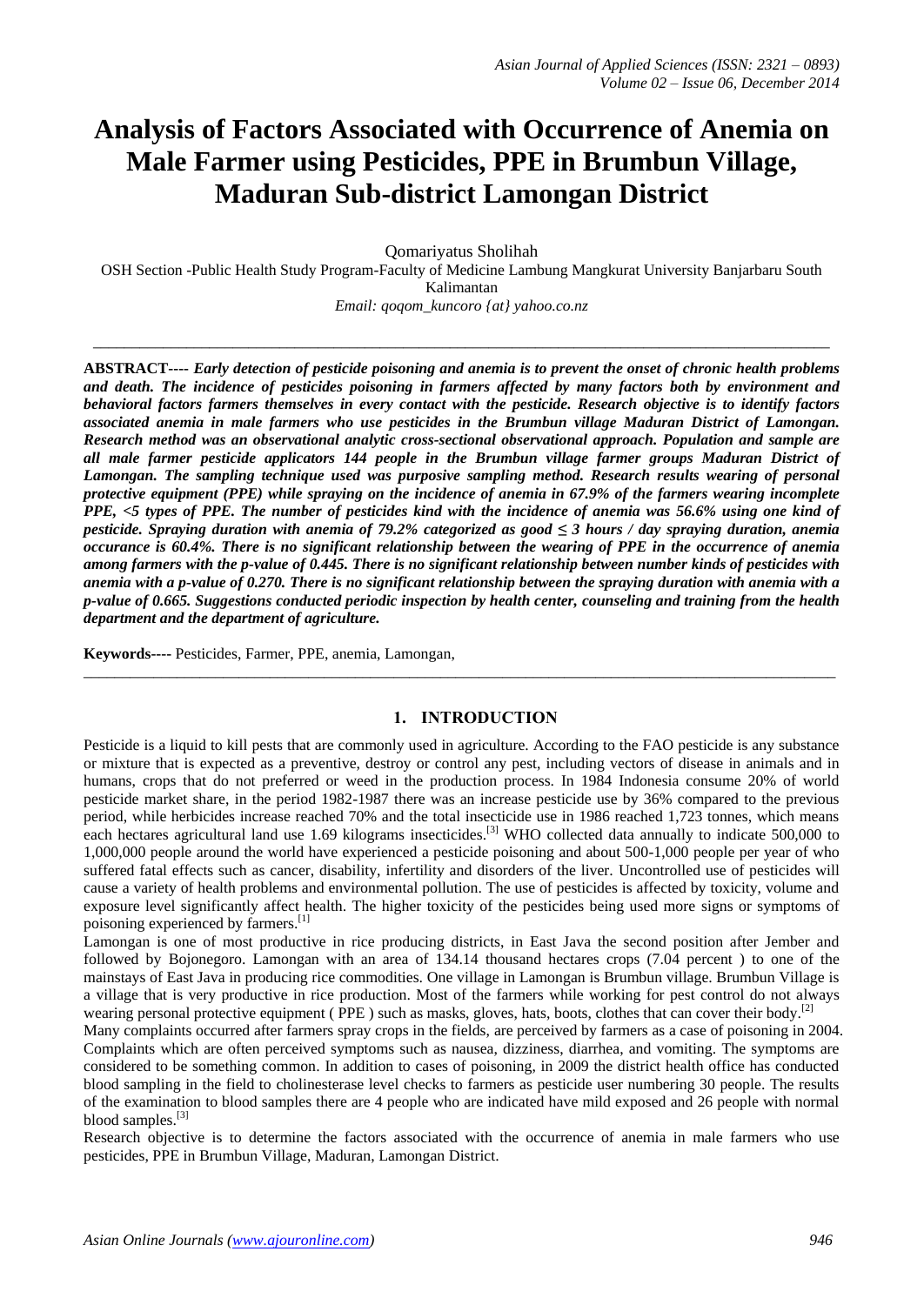# **2. MATERIALS AND METHODS**

### *Materials and instruments*

Blood with anti coagulant K2EDTA and spreadsheet (a list of questions regarding the use of personal protective equipment, hand washing, and duration use of pesticides). Cyanide reagent composition: K3Fe(CN)6: 200 mg, KCN: 50 mg, KH2PO4: 140mg, Non isotonic detergent: 0.5 to 1 ml, Aquadest : 0.5 to 1 ml, Standard HICN that each levels: 27.1 mg / dl, 59.1 mg / dL, 78.6 mg / dL, 228.5 mg / dL.

#### *Research instrument*

The instrument used in this study: test tube, automatic pipette 20 µl, semi-automatic pipettes (dispenser) 5 ml and spectrophotometer. The research independent variables are kind of pesticides, duration of pesticide usage and personal protective equipment. The dependent variable is anemia in farmer pesticide applicators in the Brumbun village, Maduran, district of Lamongan.

#### *Method*

The study design was observational analytic cross-sectional approach, observation or data collection at once at a time (point time approach).[8] Population and Sample are all male farmer pesticide applicators 144 people who there in the Brumbun village farmer group, Maduran, district of Lamongan. The sampling technique used was purposive sampling method.

Research Procedures are Preparation, Execution, and Reporting. Research conducted by collect research data from blood hemoglobin examination to research subject in September 2014 includes activities such as:

- 1.Interviews using respondents to fill in the data in the spreadsheet
- 2.Examination of using blood hemoglobin level examination techniques Cyanmethemoglobin method. Principle Hemoglobin is converted into methemoglobin by K3Fe(CN)6 then by KCN is converted into hemoglobin cyanide (HICN). The addition of KH2PO4 aims to regulate the pH of the solution, while the addition of "non isotonic detergent" aims to accelerate the lysis of erythrocytes and reduce turbidity HICN happened. The color intensity that formed, its absorbance was measured using photometer absorbance at wavelength of 540 nM.
- 3. Preparation of standard curve
	- a. Using a pipette add 5 ml of each reagent cyanide solution into 4 pieces of test tubes
	- b. Added 20 µl of standard solution HICN owned by their respective levels of 27.1; 59.1; 78.6; 228.5 mg / dl.
	- c. Mixed until homogeneous, then let stand for 3 minutes.
	- d. Read absorbance using photometer at a wavelength of 540 nm using cyanide solution as a blank.
	- e. Results obtained absorption measurement calculated against a standard concentration and obtained factor (f).
- 4. The level of hemoglobin measurement
	- a. 5 ml of reagent cyanide inserted using a pipette into a test tube.
	- b. Added K2EDTA 20ul blood sample, mix until homogeneous, allowed to stands for 3 minutes.
	- c. Read absorbance using photometer at a wavelength of 540n m with a cyanide solution as a blank.
	- d. The results obtained uptake calculated by multiplied by a factor obtained.

# **3. RESULTS AND DISCUSSION**

Male farmers who use pesticides in accordance with inclusion so that the respondents in this research are 53 farmers. Two types of pesticides are insecticides and herbicides that use in appropriate dose has been determined as:

- a. Dilution adjusted to a concentration or dose recommended in the package.
- b. When mixed with other materials, always pay attention to the instructions and labels.
- c. Characteristics of research respondents such as age, education and tenure male farmers in the Brubun village, Subdistrict Maduran can be seen in Table 1 below:

| Table 1 Characteristics Research Respondents |               |                    |  |  |  |  |  |
|----------------------------------------------|---------------|--------------------|--|--|--|--|--|
| <b>Respondent Characteristic</b>             | <b>Number</b> | Percentage $(\% )$ |  |  |  |  |  |
| Age                                          |               |                    |  |  |  |  |  |
| 20-29 year                                   | 23            | 43.39              |  |  |  |  |  |
| 30-39 year                                   | 11            | 20,75              |  |  |  |  |  |
| 40-49 year                                   | 11            | 20.75              |  |  |  |  |  |
| 50-60 year                                   | 8             | 15,09              |  |  |  |  |  |
| Total                                        | 53            | 100                |  |  |  |  |  |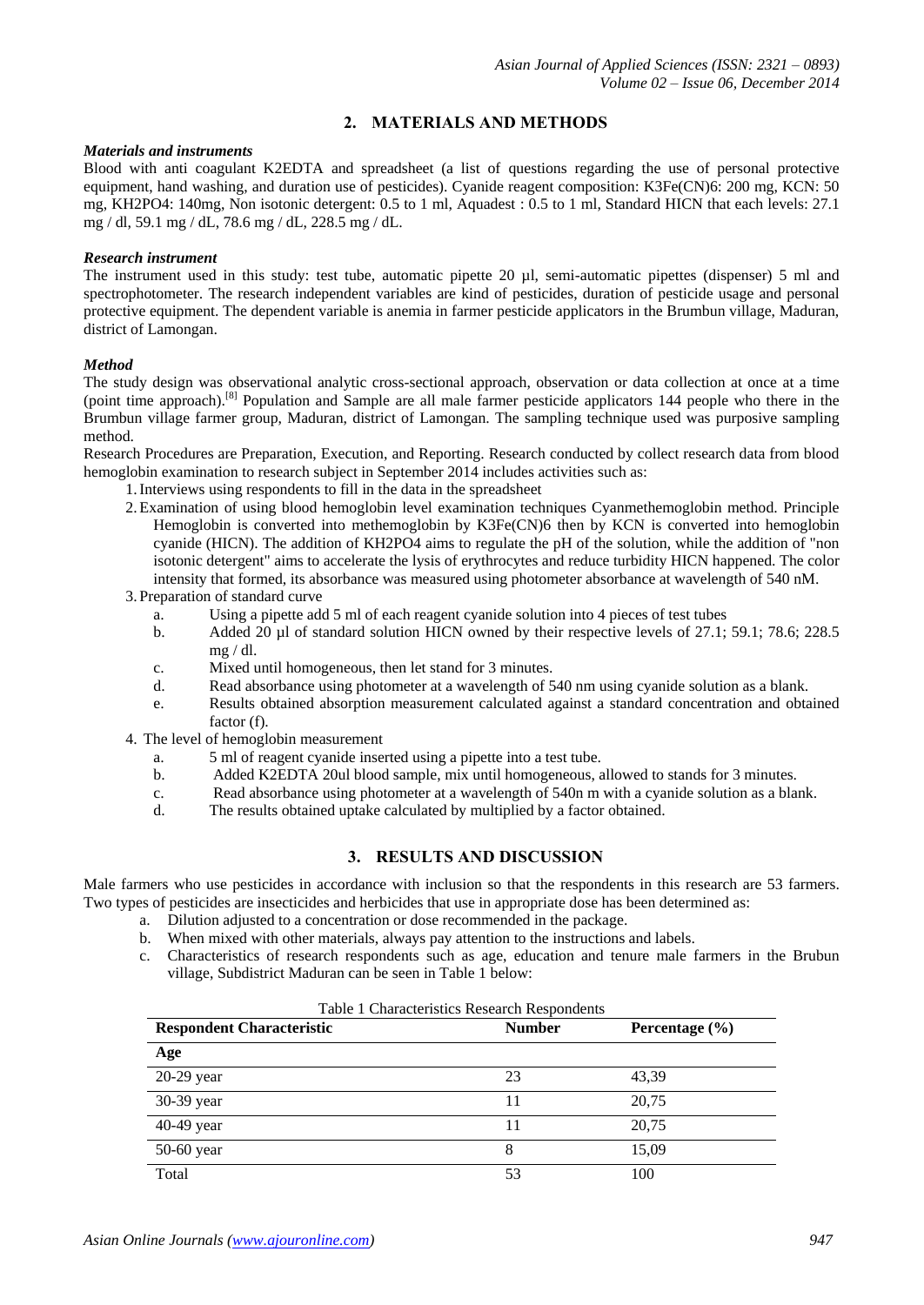| <b>Education</b>                       |    |       |  |  |  |  |
|----------------------------------------|----|-------|--|--|--|--|
| <b>Elementary School</b>               | 27 | 50,94 |  |  |  |  |
| <b>JHS</b>                             | 13 | 24,52 |  |  |  |  |
| <b>SHS</b>                             | 13 | 24,52 |  |  |  |  |
| Total                                  | 53 | 100   |  |  |  |  |
| <b>Farmer as Pesticides Applicator</b> |    |       |  |  |  |  |
| $\leq$ 1 year                          | 11 | 20,75 |  |  |  |  |
| 2-5 year                               | 14 | 26,41 |  |  |  |  |
| $6-10$ year                            | 11 | 20,75 |  |  |  |  |
| $>10$ year                             | 17 | 32,07 |  |  |  |  |
| Total                                  | 53 | 100   |  |  |  |  |

*Univariate analysis* 

*Wearing of PPE*

The results of the distribution of wearing personal protective equipment at the farmer pesticide applicators can be seen in Table 2.

Table 2 Results of the frequency of wearing personal protective equipment at farmer pesticide applicators

| N <sub>0</sub> | Category   | <b>Total</b> |
|----------------|------------|--------------|
|                | Complete   |              |
| $\sim$<br>∼    | Incomplete | 30           |

Based on the interviews, farmers often forget to wear PPE while spraying because of the demand to work fast. The personal protective equipment worn by farmers as a complete (≥5 PPE) such as long sleeves, pants, masks, hats, gloves and boots.

Number Type of Pesticide

The results of the distribution of the amount of pesticides used by farmers in the village brumbun Maduran subdistrict, District of Lamongan can be seen in Table 3.

| Table 3 Results of the distribution of the amount of pesticides used by farmers |  |  |  |
|---------------------------------------------------------------------------------|--|--|--|
|---------------------------------------------------------------------------------|--|--|--|

| N <sub>0</sub> | Category                  | <b>Total</b> | Percentage $(\% )$ |
|----------------|---------------------------|--------------|--------------------|
|                | Herbicide or Insecticide  | 30           | 56,6               |
|                | Herbicide and Insecticide |              | 43.4               |
|                | Total                     |              | 100                |

Based on the interviews, most respondents use pesticides depend on the type of problems that occur on farms. Most farmers were just complaining about one problem such as weeds so that dominant pesticide to be used is only one Herbicide. The used of herbicides by farmers because of the weed/ competitive plants that can ruin agriculture.

## *Duration of Spray*

Distribution results of duration of pesticides use. In brumbun village, Maduran sub district , District of Lamongan can be seen in Table. 4.

Table 4 Distribution results of duration pesticides spraying

| N <sub>o</sub> | Category             | Total | Percentage $(\% )$ |
|----------------|----------------------|-------|--------------------|
|                | Good $(\leq 3$ hour) | 42    | 79.2               |
| $\sim$         | Bad (>3 hour)        |       | 20,8               |
|                | Total                | ັບ    | 100                |

Based on the interviews, most respondents expressed that duration of pesticides use depending on the area of pesticide sprayed in their fields.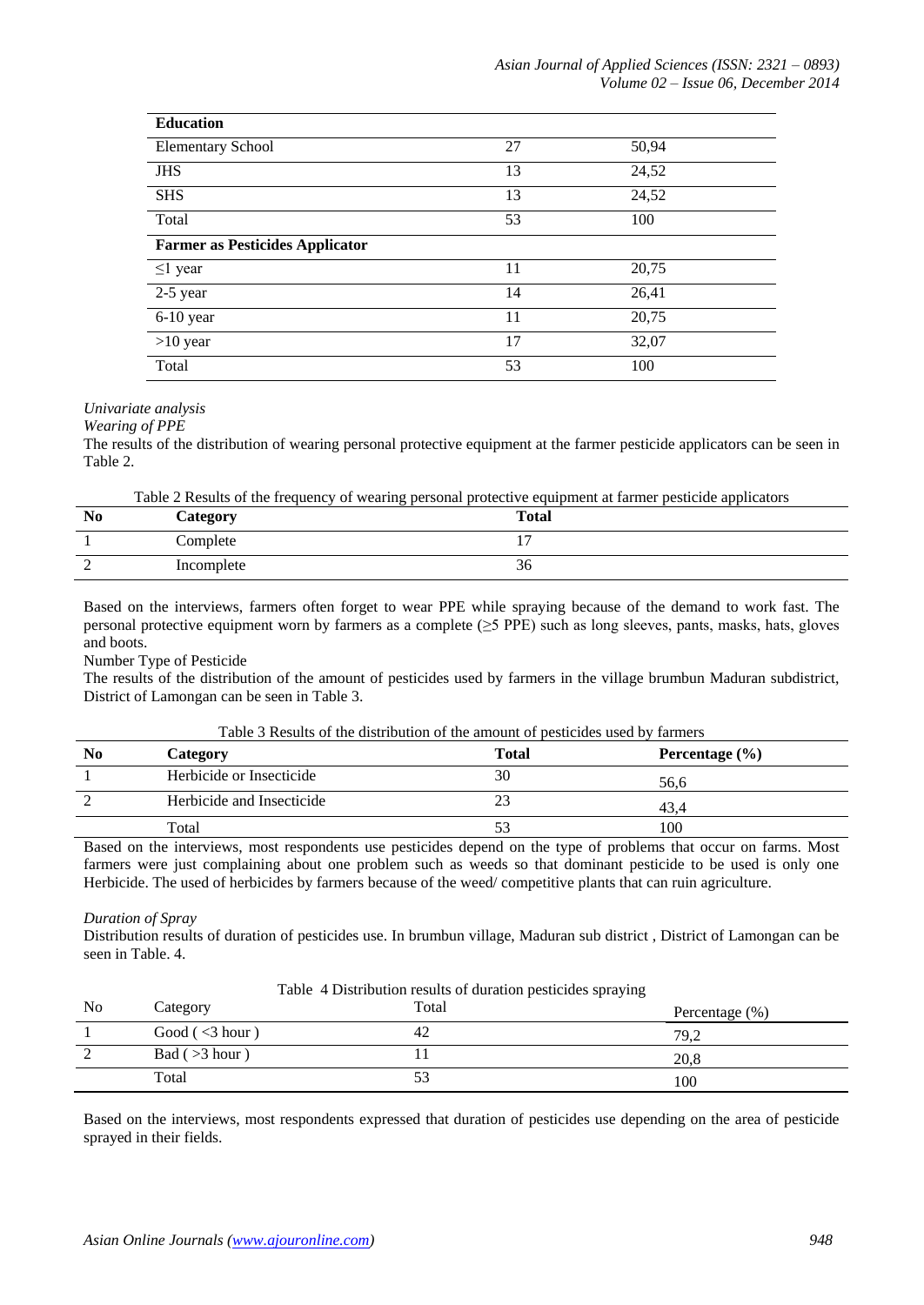*Occurrence of Anemia*

Table 5 Distribution results of the anemia occurrence in farmers who use pesticides

| No | Category | Total | Percentage $(\%)$ |
|----|----------|-------|-------------------|
|    | Anemia   |       |                   |
|    | Normal   | 44    | 83                |
|    | Total    | ັບ    | 100               |

*Bivariate analysis*

1. The relationship between the wearing of PPE in the occurrence of anemia among farmers in the District of Maduran brumbun Lamongan

Table. 6 The relationship between the wearing of personal protective equipment to the occurrence of anemia in farmer pesticide applicators

| No | Wear PPE   | Anemia Incidence<br>Total |      |                |      |    |     |                  |
|----|------------|---------------------------|------|----------------|------|----|-----|------------------|
|    |            | Anemia                    | $\%$ | Not Anemia     | %    |    | %   | value<br>$n - ($ |
|    | Complete   |                           | 23,5 | 1 <sub>2</sub> | 76.5 |    | 100 |                  |
|    | Incomplete |                           | 13.9 |                | 86,1 | 36 | 100 | 0,445            |
|    | Total      |                           |      | 44             | 83   | 53 | 100 |                  |

This study has a value expected count <5, then used Fisher's Exact test with  $\alpha$  = 0.05 so that the results obtained from the analysis of the p-value of 0.445. P-value $> 00.5$  means that there is no significant relationship between the wearing personal protective equipment against anemia. Pesticides are generally a contact poison, hence wearing of personal protective equipment to farmers when the spraying is very important to avoid direct contact with the pesticide. One of the main factors in a person's exposure to pesticides is wearing of PPE. One thing that is often overlooked by farmers (in tropical countries) generally is a contact poison. Therefore, entry route through the skin is very effective. Especially if there are abnormalities in the skin and / or through perspiration, absorption of pesticides through the skin will be more effective.<sup>[2,4,6]</sup>

The absence of a relationship between the completeness of PPE with the occurrence of anemia may be affected by a lack of PPE quality that be worn also because of other determining factors, called determinants such as the direction of the wind in field and the ambient temperature while spraying. According to Efendi (2009) to make the attitude becomes a real actions required supporting factors or conditions that would allow such a facility.<sup>[5]</sup>

2. The relationship between the kind of pesticides with anemia in the Brumbun Village Maduran District of Lamongan

|                |            |        | Occurence of anemia |        | Total |    |      |               |
|----------------|------------|--------|---------------------|--------|-------|----|------|---------------|
| N <sub>0</sub> | Pesticides | Anemia | $\%$                | Normal | %     |    | $\%$ | $P - (value)$ |
|                | One kind   |        | 23,3                | 23     | 76,7  | 30 | 100  |               |
| 2              | Two kind   | ↑      | 8,7                 | 21     | 91,3  | 23 | 100  | 0,270         |
|                | Total      | 9      | 17                  | 44     | 83    | 53 | 100  |               |

Tabel.7 relationship between the kind of pesticides with anemia

Considering there are cells that have the value expected count <5, then used Fisher's Exact test with  $\alpha$  = 0.05 so that from the analysis results in get the p-value of 0.270. P-value> 00.5 means that there is no significant relationship between the numbers of kind of pesticides on the occurrence of anemia.

Farmers in spraying also did not consider the content of acids and alkalis in pesticide. After the measurement of acid and alkaline pesticides using litmus paper known that there are farmers who mix acidic pesticides with alkaline pesticides. Mixing of acidic pesticides with alkaline pesticide for spray will form crystal, so that may cause obstruct to the sprayer equipment. And then rest of the mixed pesticides discarded by farmers and may lead to environmental pollution.<sup>[9,6]</sup>

Meanwhile, the greater number kind of pesticides of the mixture which farmers use the more easily these farmers poisoned. Moreover, if use of high dose of pesticides and mixtures more than 3 kind of pesticides. Pesticides can enter through the hand skin of farmers, and can be inhaled by the farmers so as farmers suffered pesticide poisoning.<sup>[7,10]</sup>

3. The relationship between duration of spraying to occurrence of anemia in farmers Brumbun Village, Maduran District of Lamongan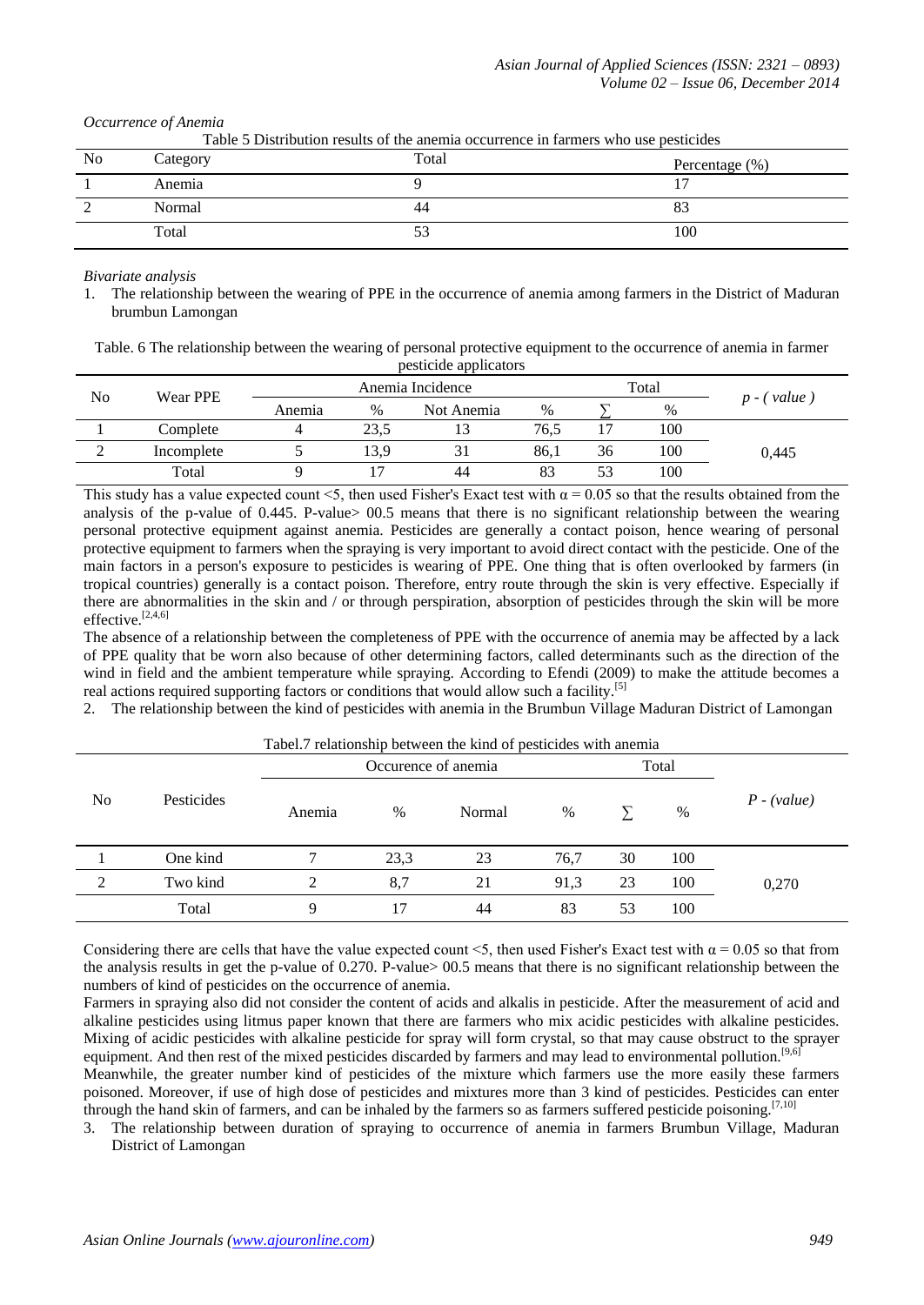*Asian Journal of Applied Sciences (ISSN: 2321 – 0893) Volume 02 – Issue 06, December 2014*

|    | Tabello The relationship between utiliation of spraying to occurrence or alienna |        |                     |        |      |       |      |         |
|----|----------------------------------------------------------------------------------|--------|---------------------|--------|------|-------|------|---------|
|    |                                                                                  |        | Occurence of anemia |        |      | Total |      | $P-$    |
| No | Duration of Spraying                                                             | Anemia | $\%$                | Normal | $\%$ |       | $\%$ | (value) |
|    | Good                                                                             |        | 19                  | 34     | 81   | 42    | 79,2 |         |
|    | Bad                                                                              |        | 9,1                 | 10     | 90,9 |       | 20.8 | 0,665   |
|    | Total                                                                            |        |                     | 44     | 83   | 53    | 100  |         |

Tabel.8 The relationship between duration of spraying to occurrence of anemia

Of all the respondents showed that duration of spraying pesticides by farmers most of them in good duration and not anemic. Considering there are cells that have the value expected count <5, then use Fisher's Exact test with  $\alpha = 0.05$  so that the results obtained from the analysis of the p-value of 0.665. P-value> 00.5 means that there is no significant relationship between duration of spraying on the occurrence of anemia.

Bad ambient temperature for farmers to spray pesticides is if temperature higher than human body temperature is 27oC. If the ambient temperature is high, the body temperature will increase. High body temperature that will cause vassodilation of blood vessels expand to adjacent skin (external environment) that enables heat freed out, more blood flow to the skin so easier heat liberated out through the irradiation process and perspiration, the sweat released by the sweat glands ave particular temperature so as to absorb the high heat from the body and liberate to environment when sweat evaporates.<sup>[11]</sup>

# **4. CONCLUSION**

The results showed there is no factors associated with the occurrence of anemia in male farmers who use pesticides, PPE Brumbun village Maduran District of Lamongan.

# **5. ACKNOWLEDGEMENT**

The authors would like to acknowledge the Public Health Study Program of Lambung Mangkurat University for its noticeable help.

# **6. REFERENCES**

- 1. **Sudargo, Toto.** 1997. Behavior and Toxicity Levels Farmers in Pesticide Use in the Brebes District, News Medical Society XII (e) UGM, Yogyakarta.
- 2. **Sugiartoto Agus, S Lolit, Warsono**. 1999. Pesticides are Dangerous to Health, Publishers Foundation Duta Awam, Solo.
- 3. **IARC.** 1991. Occupational Expousures And Some Pesticide Insecticide Application, WHO.
- 4. **Spears R**. 1991. Recognized and Possible Exposure to Pesticides in Hand book of Pesticide Toxicology, **Vol.I**, 245-271
- 5. **Nurhayati**. 1997. The relationship model of protective clothing with decreased choline esterase on farmers spraying pests of vegetables. Thesis. Jakarta : Faculty of Public Health, University of Indonesia,.
- 6. **Meddleston, P.Eyer F.Worek, MHR Sheriff and NA Buckley**. 2008. Predicting outcome using butyrylcholinesterase activity in organophosphorus pesticide self-poisoning. Q Jmed; **101**: 467-474.
- 7. **Katerine TM, Aaron B, Laura EBF, Dale PS, & Jane AH**.2009. Pesticides and myocardial infarction incidence and mortality infaction of male pesticide applicators Among in the Agricultural Health Study. AMJ Epidemiol; **170**: 892-900.
- 8. **Notoatmodjo**. 2005. Methodology health research. Jakarta: Rineka Cipta,.
- 9. **Sularti & Abi M**. 2012. The level of knowledge of the dangers of pesticides and personal protective equipment usage habits seen from the appearance of signs of poisoning symptoms in farmers' groups in Karanganyar Journal. Kartasura: Faculty of Health Sciences, University of Muhammadiyah Surakarta.